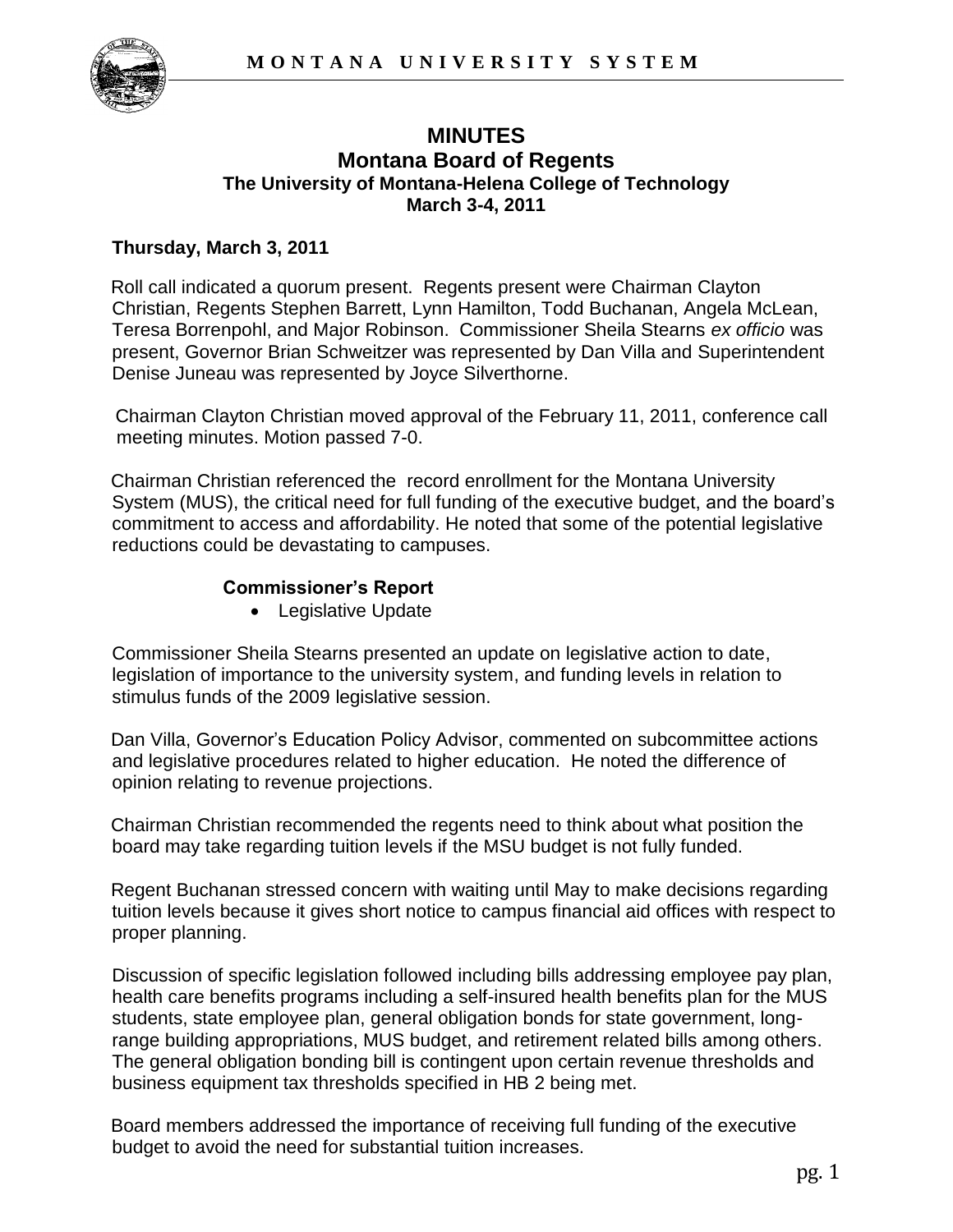

WWAMI Native American Service Learning

Brian Wilson and Samantha Dooley, 1<sup>st</sup> year medical students, presented information on their Native American Service Learning Program in Browning, MT, whose purpose is to facilitate an educational service experience in underserved Montana for first year medical students. They noted the value of experiencing the health disparities first-hand as compared to studying it in a classroom and said they gained a greater understanding of what is involved with practicing culturally relevant medicine in rural Montana.

## **Administrative, Budget and Audit Oversight Committee**

# **ACTION**

Authorization to Accept Donation of Property; MT Tech *ITEM 150-1502-R0311*

Chancellor Frank Gilmore requested the board accept the donation of three parcels of property. Chancellor Gilmore said the campus had investigated the locations and have not found any mining activity remains on the parcels and the only maintenance involved for MT Tech will be weed control.

## **INFORMATION**

a. Update: Energy Performance Contract; MSU-Bozeman

Craig Roloff, MSU-Bozeman Vice President for Administration and Finance, provided an update on the energy audit of its Auxiliary Facilities as well as the plan for proceeding with critical cost saving energy conservation projects in the near future.

Wade Cureton, Montana Department of Environmental Quality, explained Montana law in relation to the projects listed and noted that energy performance contracts are a viable means by which public entities can achieve energy and water conservation without an initial capital investment.

John Canfield, Trident Energy Services, explained his company works with institutions in higher education regarding energy conservation projects and energy performance contracting. He said this is a process by which energy improvements can be funded by the savings generated by the project through the energy performance process (EPP). Benefits consist of immediate improvement of the facility, immediate reduction in energy use and associated cost by the campus, and associated reduction in green house emissions. Long term benefits included long-term improvements and reduction of maintenance costs, resulting from the replacement of old equipment with new equipment.

Regent Steve Barrett said he has some concerns about performance contracting, but will vote in support of the project based on the merits of the project itself.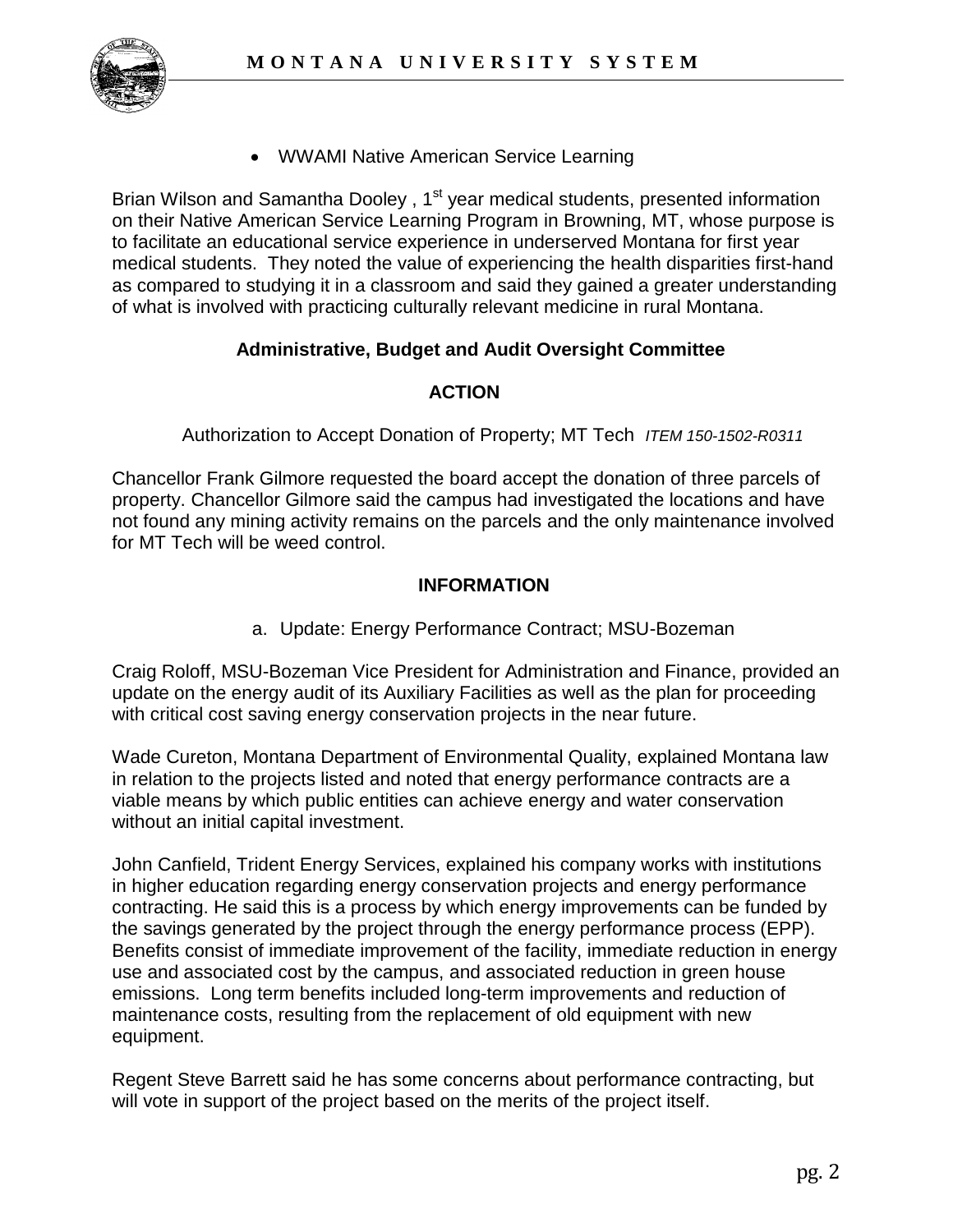

Deputy Commissioner Mick Robinson, OCHE, pointed out that portion 2b has the advantage of being able to group together several smaller projects under one umbrella. The  $2<sup>nd</sup>$  issue is that this is Phase 1 of multiple phases and other projects can be blended in over time.

Vice President Roloff explained that the campus would approach this as they do other projects they bring to the BOR for approval and that the next step would be to come to the board for approval for any construction or spending authority, as the process would be with any other project. He noted that the final selection of the subcontractors is not something that is brought back to the board for approval.

Mr. Roloff said MSU will have an action item related to this project at the May BOR meeting. The objective today was to address any concerns the board may have before MSU proceeds.

b. Update: Biomass Proposal; UM-Missoula

UM President Royce Engstrom told the board that UM has a sense of responsibility and leadership for the campus to proceed with this project. He noted fundamental reasons for support of this project include cost savings, stewardship of resources, carbon imprint improvement as a result of using a recyclable form of carbon, using local waste product, and most importantly, this is an opportunity for education, in building a gasification project and a classroom associated with this. President Engstrom said there has been a very open process associated with this project including multiple public venues with the answers to questions posed at the previous meeting, and with the campus doing due diligence. UM intends to come to the board in May for authorization for spending and construction.

Provost Perry Brown, former Director of UM's Forestry and Conservation Extension Agency, explained a point of value is that young trees fix carbon much better than old trees and it would be beneficial to have a continuous process of replenishing the trees.

Vice President Bob Duringer said UM has responded to concerns of the community regarding air quality.

- c. Review of Biennial Fee Approval Process
	- Policy 940.31 Policy Statement on Tuition
	- Policy 940.12.1 Tuition and Fee Approval
	- Review of Sample May 2009 Campus Fee Information
	- List of BOR Policies Related to Specific Fees
	- Discussion of the Approval Process Related to Student Generated Fees – OCHE and Campus Presidents

Deputy Commissioner Robinson explained this is a review of fees, which is to serve as guidance to the campuses as they prepare for the May BOR meeting. At the May BOR meeting, he intends to focus on fee increases that fall above a 2% threshold level. Mr. Robinson has indicated to the campuses that if they submit any request for fees above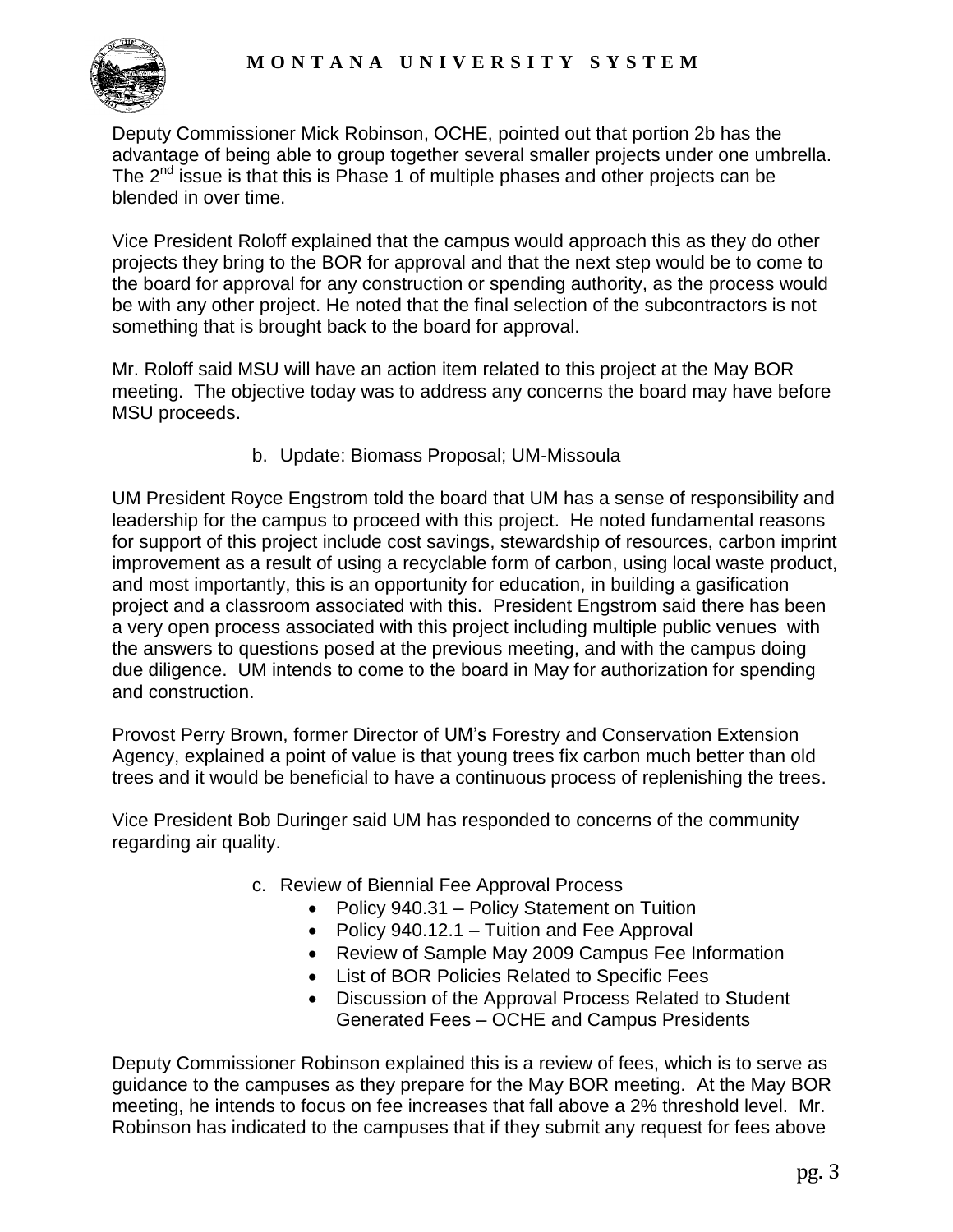

the 2% level, they need to provide documentation as to the rationale of why that fee or fee increase is needed. He noted that when possible, course fees need to be blended into tuition costs.

Regent Lynn Hamilton noted that the cost of education in Montana is not transparent and recommended being mindful in how the costs are portrayed.

#### **CONSENT**

- a. Certificate of Completion, 2005 Series J Bond; UM-Missoula *ITEM 146-1001-R0311*
- b. Student Computer Fee Employment Allocation; UM-Missoula *ITEM 150-1008-R0311*
- c. Student Computer Fee Equipment Allocation; UM-Missoula *ITEM 150-1009-R0311*
- d. Student Computer Fee Classroom Technology Equipment Initiative; UM-Missoula *ITEM 150-1010-R0311*

Student - Campus Reports

Tyler Wines, UM-Western student and President of the Montana Association of Students (MAS), spoke on the value of student lobbyists advocating on a system approach with the legislature and stated students' concern related to the budget and the ramifications on each of the campuses.. MAS has organized a student lobby day at the legislature to focus on programs at each of the campuses focused on workforce development, job creation, and impact on the economy of the state. Mr. Wines noted that MAS has forwarded three names to the governor for the next student regent.

Executive Session *Dean Bingham's Conference Room*

- Personnel Matters
- Building Naming Opportunities
- Litigation Strategy

#### **Academic, Research, and Student Affairs Committee**

#### **ACTION**

Associate of Science in Nursing; MSU-Great Falls COT *ITEM 150-2951-R0111* (pulled from Level II memorandum -January submission)

Dean Joe Schaffer said there is adequate need, demand and opportunity to absorb this program in the university system.

Public comment on ITEM 150-2951-R0111:

The following people urged approval of the item: Cary Olinger, Chief Nursing Officer for Benefis Health System; Julie Hicethier, Benefis; Pamela Muehler, Philip Reidemeyer, student; Casey Lambert, student; Carrie Keebler, and Lynn Lambert.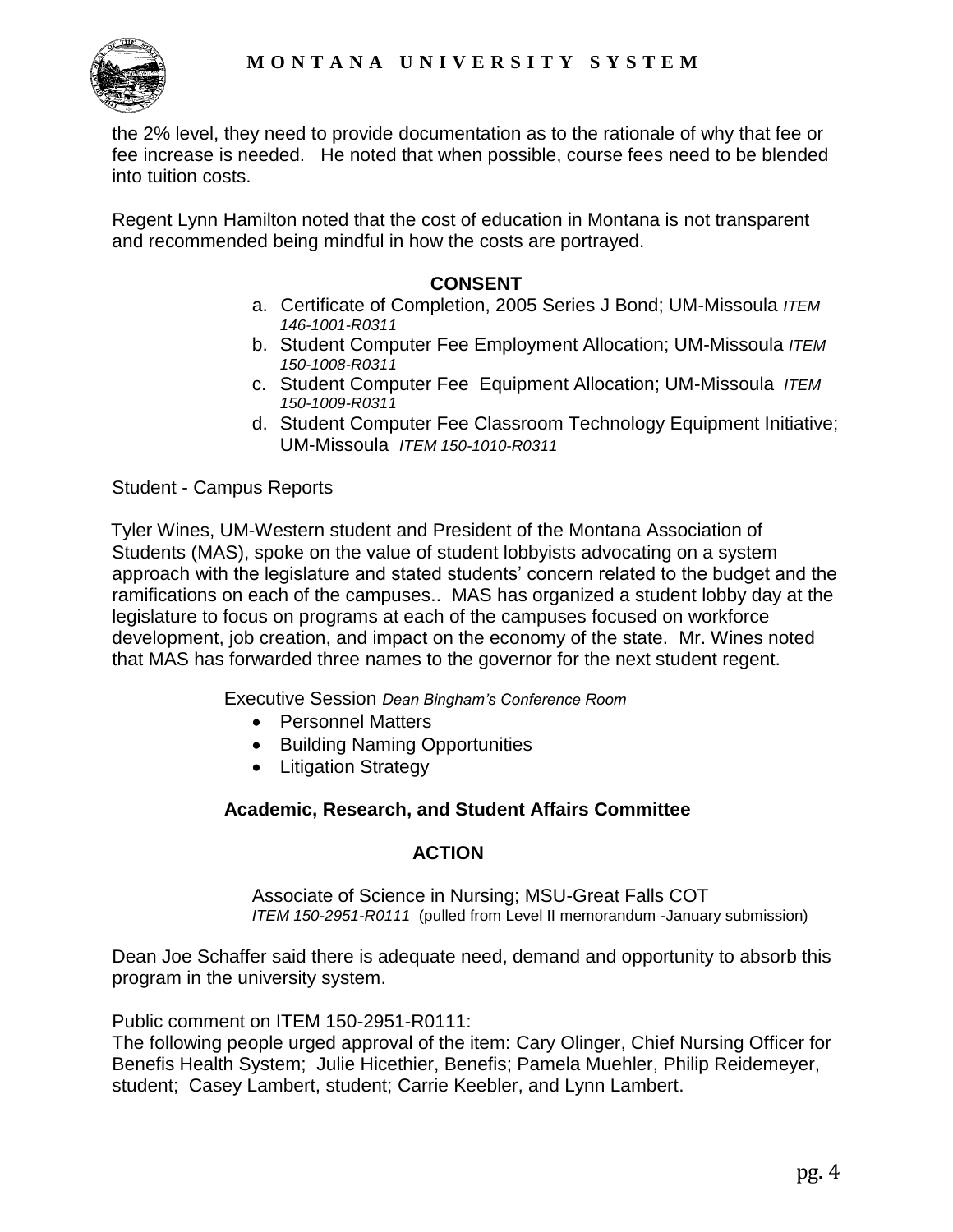

Regent Lynn Hamilton voiced concern of the item for reasons of program duplication, unfilled capacity in current programs in the state, transfer problems, and equity.

Chancellor Frank Trocki, MSU-Northern, expressed concern of the potential loss of students at MSU-Northern if this program is approved.

President Cruzado spoke in support of the item.

Dean Schaffer explained that the campus complied with BOR policies on new academic programs, in addition to the Board of Nursing requirement. He added that they also had a conversation with Northern and OCHE regarding this particular request.

# **CONSENT**

- a. Revision of BOR Policy 940.5 Transcript Fees; OCHE *ITEM 150-101 -R0311*
- b. Revision of BOR Policy 301.5.4 File Transfer; OCHE *ITEM 150-102 -R0311*
- c. Revision of BOR Policy 320.1 Accreditation; OCHE *ITEM 150-104 -R0311*
- d. Revision of BOR Policy 301.4.1 Enrollment Limitations *ITEM 150-105 -R0311*
- e. Level II Consent Items (from January submission)

## **INFORMATION**

Choices that Count Pathway; OCHE

Deputy Commissioner Moore explained all the campus academic officers have been involved in the Passport Initiative and Transfer Initiative.

Regent McLean requested having a high school teacher on the General Education Council.

Montana Environmental Student Association Update; Montana Associated Students

Zach Rogala, UM graduate student and member of the Coalition of Sustainability groups on the campuses, updated the board on the group's current projects.

Student Financial Services – MUS Scholarship; OCHE

Bruce Marks, Director of Student Financial Services, highlighted two scholarships - a new scholarship from Association of Certified Fraud Examiners of the Big Sky Chapter and the ongoing New West Health Care for Montanans Scholarship, which is also available to graduate students.

Auxiliary/Athletic Master Plan; MSU-Billings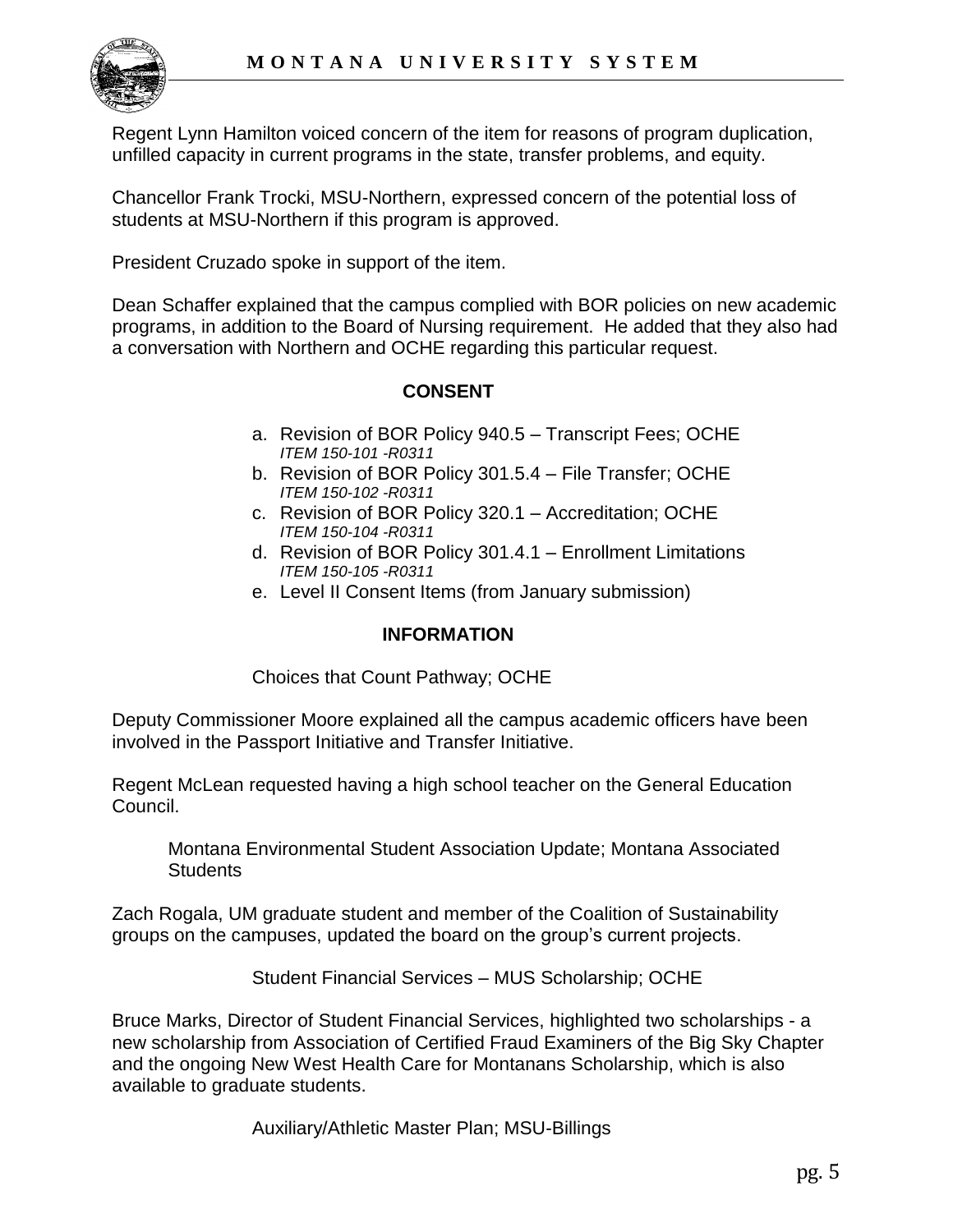

Chancellor Rolf Groseth, MSU-Billings, explained that the Northwest Commission on Colleges and Universities (NWCCU) accreditation included recommendations regarding the conditions of some facilities on the MSU-Billings campus. Chancellor Groseth explained projects in the Master Plan and the process used: set forth agenda to determine the strategic asset value of the facilities, held focus groups, surveyed students, set benchmarks, site considerations, financials, prioritized projects, and next steps to be taken. He said projects will be brought back to the board for approval before proceeding. Chancellor Groseth noted that none of the projects in the MSU-Billings Master Plan are included in the legislative bonding bill because the buildings are auxiliary buildings therefore, do not qualify for the bonding bill.

## MUS Long-range Planning for Graduate Education; OCHE

Deputy Commissioner Moore said this is a result of discussions with the EPSCoR committee. Provost Perry Brown noted that the planning committee is looking at the relevance of the programs to the entire state, the collaboration across the MUS, and what programs could be joint programs with other campuses. He indicated they are working on a long range plan to assist the board in getting a vision of what they are planning for the future. Provost Brown noted that students are also on the committee.

#### Strategic Resource Alignment; OCHE

Deputy Commissioner Moore explained this addresses efficiencies on the campuses and across the system and may involve prioritizing academic programs and services.

Discussion points: 1) campuses already conduct program reviews that often lead to program redesign, downsizing or merger, 2) resource alignment needs studied from both academic and administrative perspectives, 3) campuses can use accreditation processes for guidance, 4) strong faculty involvement is important, 5) strategic priorities will be based on the unique mission at each of the institutions, and 6) campuses are already working within a resource limited environment.

Level I Memorandum (approved at OCHE)

No discussion.

Level II Submission Items (for action in May)

Regent Hamilton requested that a process for the Level II items be implemented to allow a longer time-frame for the board to enquire about particular submissions. Deputy Commissioner Moore agreed to address the process concerns.

Commissioner Stearns recommended placing the consent agenda first on the agendas which would allow the board to pull any items from the consent agenda to the action agenda.

Honorary Doctorates

MSU-Bozeman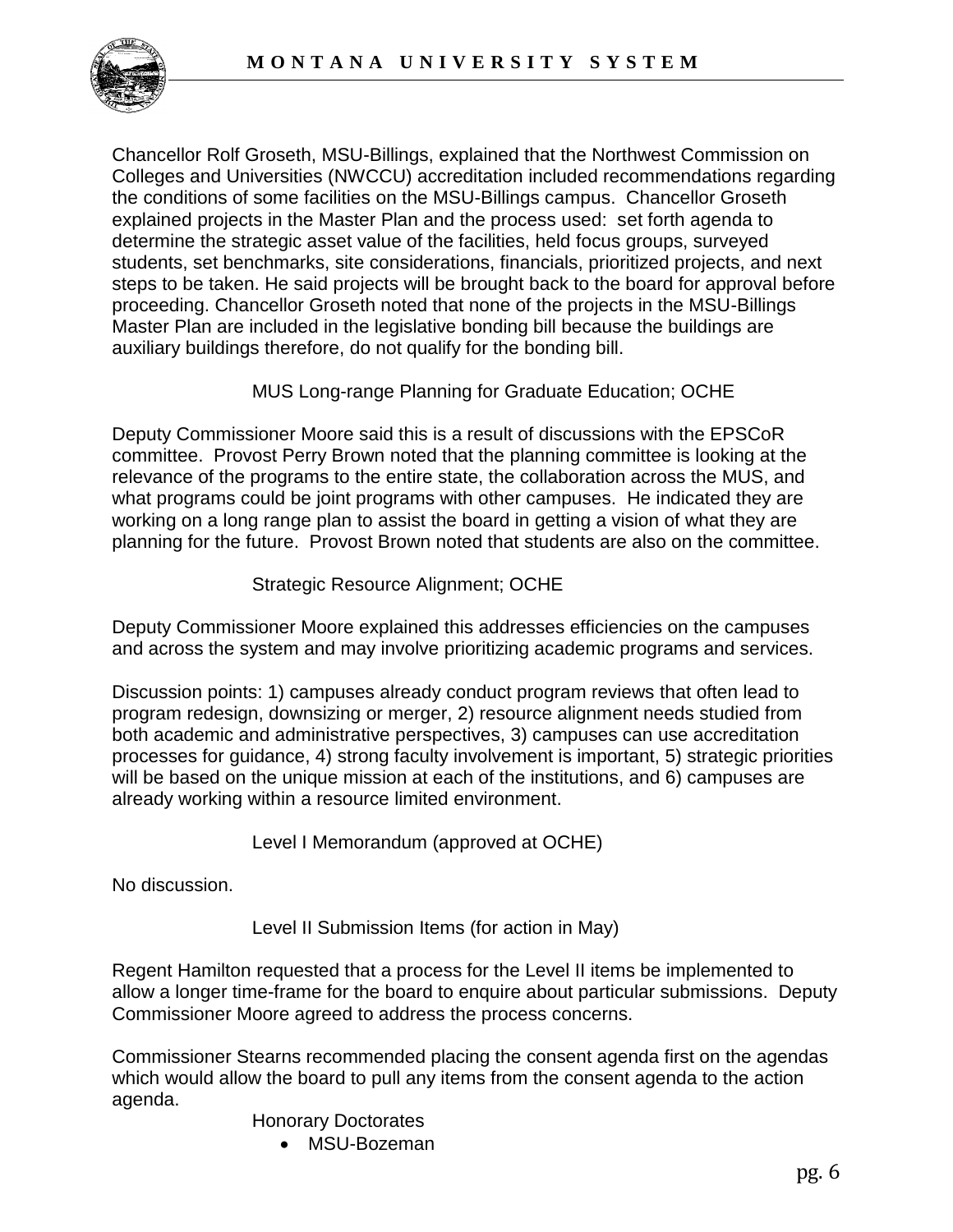

- MSU-Northern
- UM-Montana Tech

Commissioner Stearns noted that the recipients were approved in executive session at previous meetings and that MSU-Bozeman and MSU-Northern are still working with the recipients and have not made the names public yet.

MT Tech Chancellor Gilmore said Mr. Thomas Dyke was nominated by MT Tech to receive an honorary doctorate in science. Mr. Dyke has been a strong contributor to the MT Tech campus in a multitude of ways, through the foundation and campus alike.

#### Public Comment:

Grant Mitman, MT Tech, spoke in support of the regents advocacy of higher education, concern regarding legislative activity to date and the effect of that on students and faculty.

The board recessed at 4:20 PM.

## **Friday, March 4, 2011**

The board reconvened at 8:45 AM.

Strategic Plan – System and Campus Dashboard Indicators: Retention

Associate Commissioner Tyler Trevor, OCHE, presented information on system retention, reporting on the percentage of first-time freshmen returning for a 2<sup>nd</sup> year. Over the past five years, aggregate system-wide rates in the MUS for both two-year and four-year sectors have increased slightly. At four-year colleges throughout the MUS, institutional retention rates are as high as 74% at MSU-Bozeman & UM-Missoula. At two-year colleges throughout the MUS, institutional retention rates are as high as 65% at MSU-Northern. Campuses that have experienced the most growth in retention over the past five years are UM-Western, UM-Helena COT, and MSU-Northern.

Dean Bingham explained the high retention rate at UM-Helena COT is partly due to facilities, but also because of changes in the perception regarding transfer, comprehensive programs, and remediation and outreach efforts.

## **Staff and Compensation Committee**

## **INFORMATION**

a. MUS Employee Group Benefits Plan; OCHE *C Welsh*

Connie Welsh, Director of MUS Benefits, updated the regents on the national healthcare reform and the effects on the MUS and provided an update on the MUS benefits plan for 2012-2013. Director Welsh noted that cost containment was not addressed in the national reform bill, but that the MUS has been diligent in the management of the MUS Benefits Plan to keep premium increases to a 7% level. Steps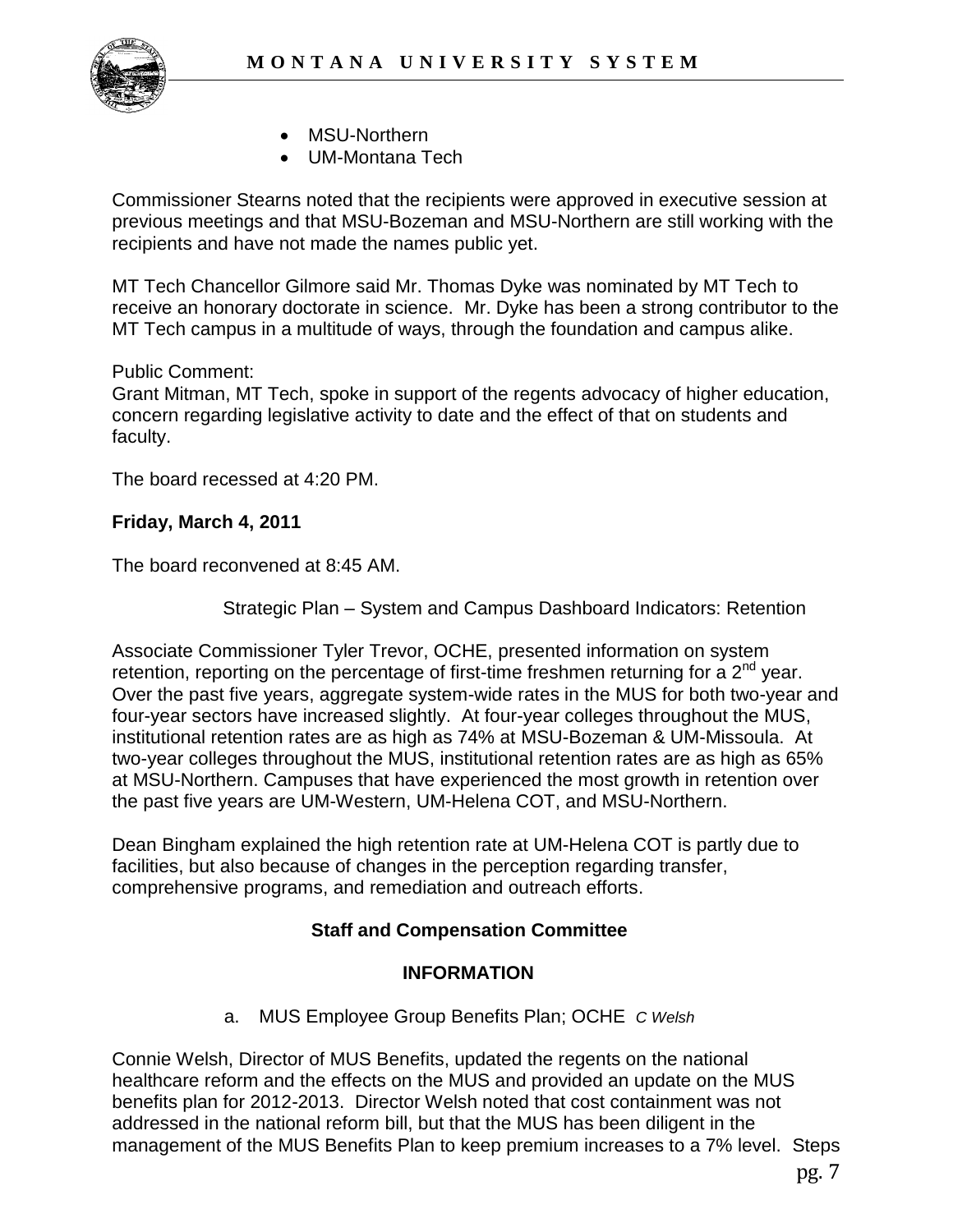

taken to address cost control include the UrX Program and changes in the benefits plan. She explained that nearly all MUS employees participate in the benefits plan, with 80% of the employees' cost paid by the MUS and 20% paid by the employee. The MUS also offers, vision, dental benefits, and long-term care benefits options.

Kevin McRae, Associate Commissioner for Communication and Human Resources, OCHE, explained the two retirement plan options and noted that Montana has the lowest employer contribution to the retirement plans in the country.

Commissioner Stearns noted the importance of the employer share contribution to the benefits packages in terms of competition in recruitment and retainment of employees.

Regent Angela McLean reminded the board that employees across the state accept the jobs because of the total package and that it is imperative to recognize the high caliber of employees we have.

> b. Compensation Procedure for MUS Staff Items; OCHE  *S Stearns & K McRae*

Commissioner Stearns spoke on the process, procedures and policies for setting or changing compensation levels in the MUS and requested guidance from the board regarding this issue.

Regent Hamilton added that the board should not delve into the details in job descriptions, as that should be left up to the campuses/managers. She stressed the need for improvement in competitive salaries.

President Engstrom encouraged discussion in broader philosophical terms, such as where the board wants to see the MUS rank nationally; where does the MUS want to be as a competitive state; and what is the right thing for Montana.

Commissioner Stearns offered for her office to develop a policy for board approval at an upcoming meeting.

c. Post-Tenure Review; OCHE *S Stearns & K McRae*

# **CONSENT**

## Staff Items

- a. MT Tech *ITEM 150-1500-R0311*
- b. UM-Western *ITEM 150-1600-R0311*
- c. Professor Emeritus of Nursing: Cheek; MSU-Bozeman *ITEM 150-2001- R0311*
- d. Professor Emeritus of Nursing: Hovey ; MSU-Bozeman *ITEM 150-2002- R0311*
- e. Professor Emeritus of Civil Engineering: Zimmer; MSU-Bozeman *ITEM 150-2003-0311*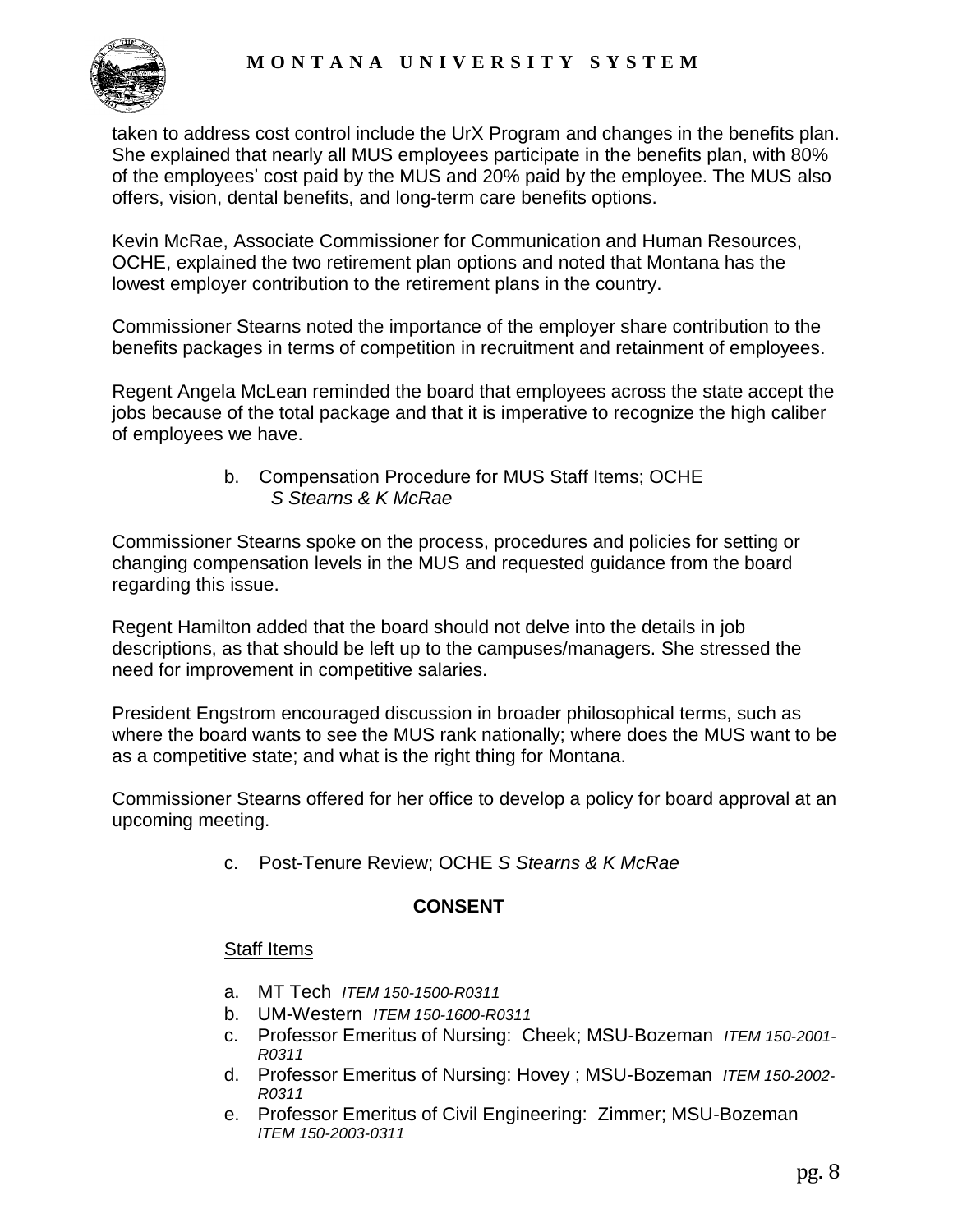

- f. Professor Emeritus of Diesel Technology: Stilger ; MSU-Northern *ITEM 150-2801-R0311*
- g. Professor Emeritus of Business: Skornogoski; MSU-Northern *ITEM 150- 2803-R0311*

Regent Barrett moved approval of consent items a-g. Motion passed 7-0.

#### **Two-Year and Community College Committee**

#### **INFORMATION**

a. Twelve-month Goals for the Deputy Commissioner for Two-Year and Community College Education; OCHE

Deputy Commissioner John Cech reported on goals set for 2011, which includes working with two-year leaders to develop a shared mission and vision for two-year education in Montana, Carl D. Perkins planning work, continuing progress of the College!NOW initiative, steps to be taken to bring the comprehensive mission to all the COTs, expanding dual-credit opportunities for students, re-naming the Colleges of Technology, and conducting listening sessions across the state.

- b. Update on Carl D. Perkins Grant; OCHE
- c. Update on College!NOW; OCHE
	- Proposed statewide mission/vision for public two-year education in Montana
	- Revised Scope of Work for College!NOW
	- Summary from ISKME (Institute for the Study of Knowledge Management in Education) Retreat

Two-year campus CEO's spoke on the draft two-year education mission and vision to provide a comprehensive, accessible, responsive, student-centered learning environment that facilitates and supports the achievement of individuals' professional and personal goals, and enhances the development of Montana's citizens, communities and economy.

Dr. Cech presented a revision to the College!Now scope of work, noting that the original goal of bringing the comprehensive community college mission to all two-year colleges. The revision is to extend the comprehensive two-year college mission to each of the COTs, which will involve conducting gap analysis and identification of strategies for addressing the gaps and planning for each COT to have the comprehensive mission and a new name by 2013.

Suggestions from regents consisted of including a high school counselor on the twoyear planning committee and to also include strengths when compiling the gap analysis report.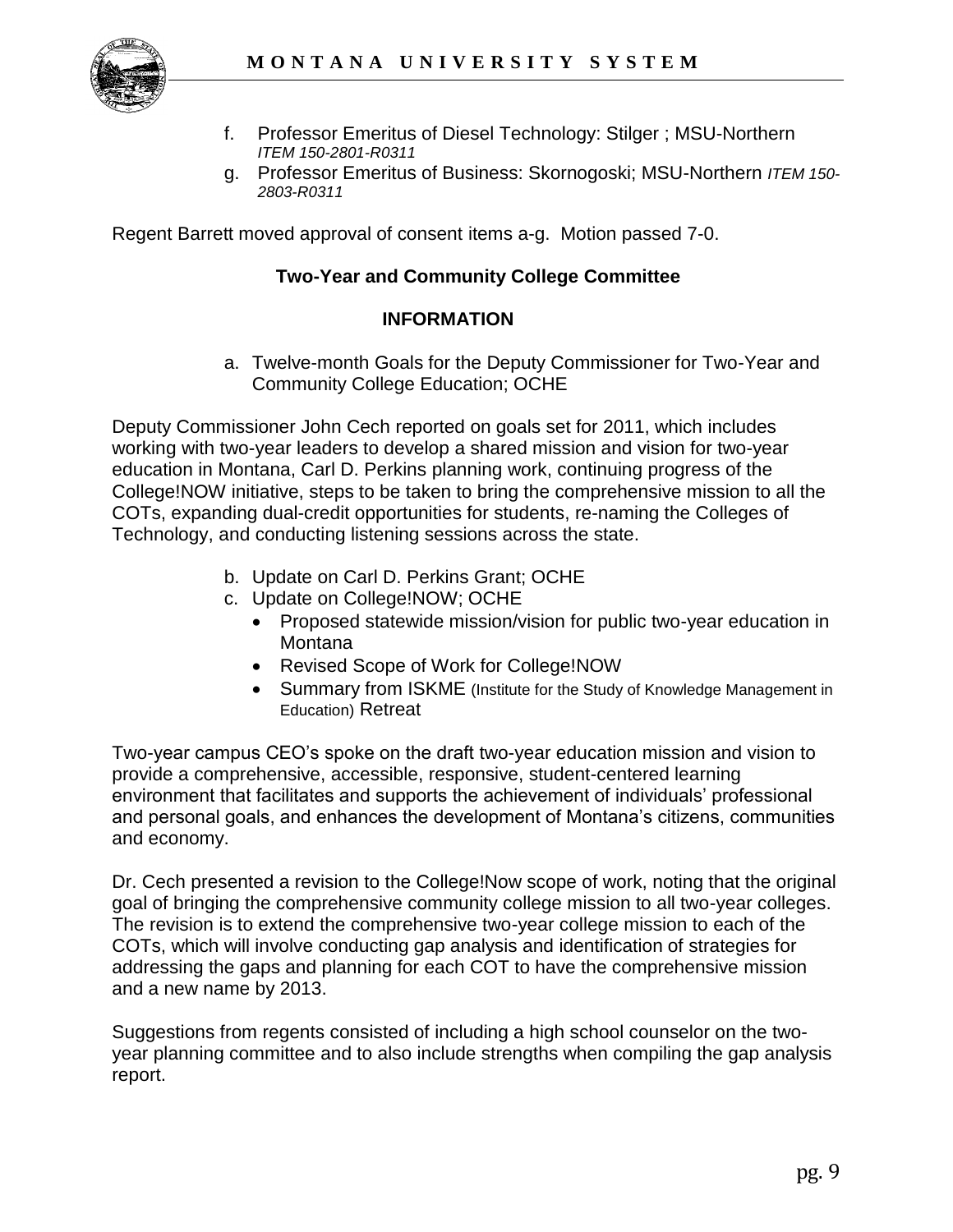

d. Update on statewide effort to pursue US Department of Labor TAACCCT (Trade Adjustment Assistance Community College and Career Training) Competitive Grants; OCHE

President Jane Karas, FVCC, explained Congress passed this grant for tradeadjustment assistance eligible workers. The goal is to overcome barriers for those displaced workers to achieve workforce training and education and working with local businesses. Dr. Cech is working with FVCC to develop a statewide approach.

# **COMMITTEE REPORTS, DISCUSSION & ACTION**

#### a. **Administrative, Budget, and Audit Oversight Committee Report**

# **ACTION**

Authorization to Accept Donation of Property; MT Tech *ITEM 150-1502- R0311*

Regent Buchanan moved approval of Item 150-1502-R0311. Motion passed 7-0.

## **CONSENT**

- a. Certificate of Completion, 2005 Series J Bond; UM-Missoula *ITEM 146-1001-R0311*
- b. Student Computer Fee Employment Allocation; UM-Missoula *ITEM 150-1008-R0311*
- c. Student Computer Fee Equipment Allocation; UM-Missoula *ITEM 150-1009-R0311*
- d. Student Computer Fee Classroom Technology Equipment Initiative; UM-Missoula *ITEM 150-1010-R0311*

Regent Buchanan moved approval of consent items a-d. Motion passed 7-0.

Regent Barrett referenced the campus energy savings projects, and noted that the MUS has brilliant, talented people on the campuses that could have done some of the work and to be mindful of that in the future.

## b. **Academic, Research, and Student Affairs Committee Report**

## **ACTION**

Associate of Science in Nursing; MSU-Great Falls COT *ITEM 150-2951-R0111*  (pulled from Level II memorandum -January submission)

Regent Hamilton spoke in opposition to ITEM 150-2951-R0111. She said there are numerous board policies and system governance papers that direct the system and the Board to "avoid the unnecessary duplication of programs." She said the Great Falls program duplicates an existing program that has served the community for over 40 years, that has modified its curriculum to accommodate COT LPN transfer students,